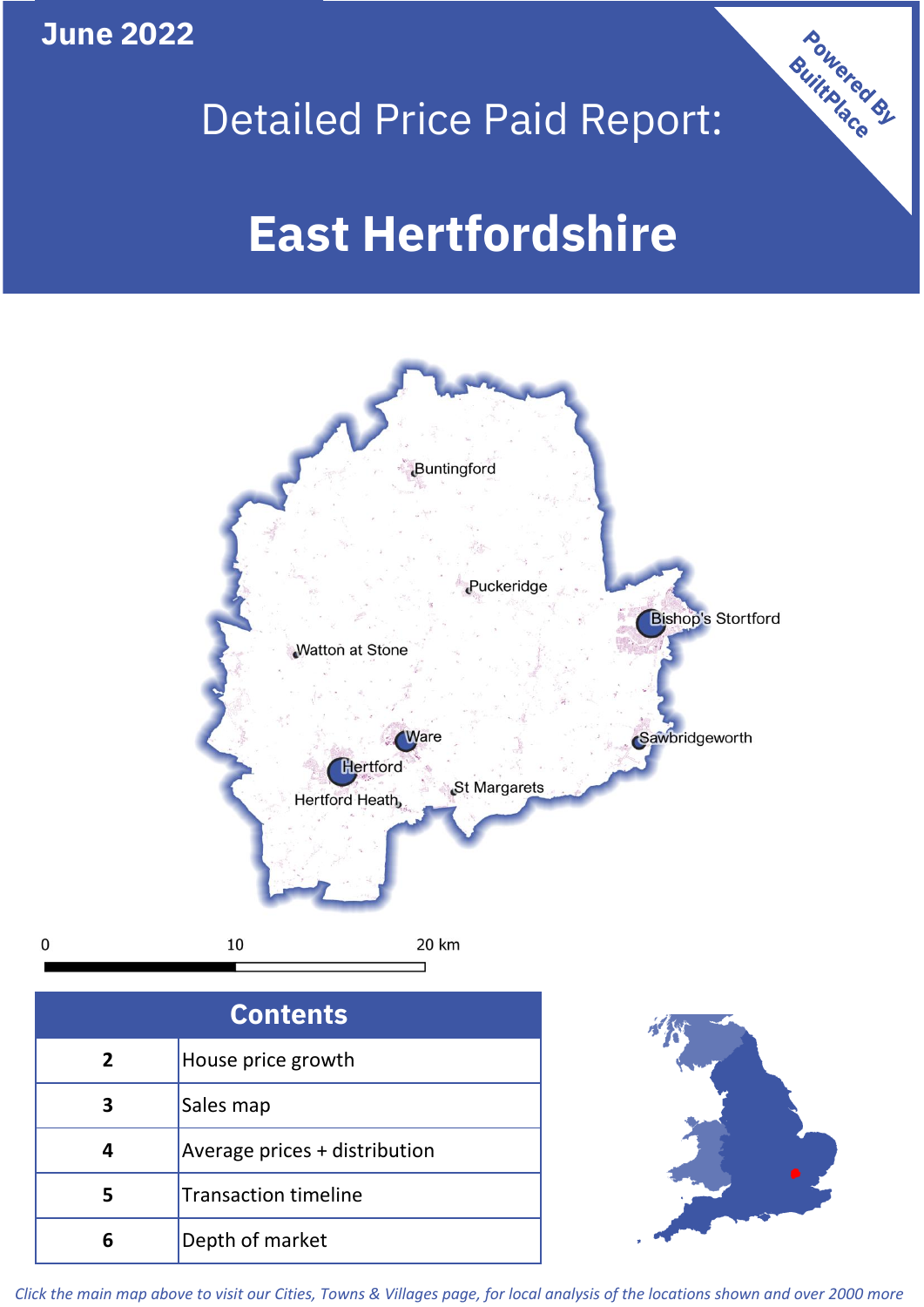## **Headline Data**

|                     | <b>Current level</b> | 3 month  | <b>Annual</b> | 5 year  | 10 year |
|---------------------|----------------------|----------|---------------|---------|---------|
| <b>House prices</b> | £433,648             | $-0.4%$  | 6.7%          | 15.3%   | 70.4%   |
| <b>Transactions</b> | 2,600                | $-11.9%$ | 10.1%         | $-0.9%$ | 29.5%   |

## **House Price Growth (April 2022 data)**

#### *Annual Change in House Prices*



House prices in East Hertfordshire grew by 6.7% in the 12 months to April 2022 (based on 3-month smoothed data). By comparison national house prices grew by 10.7% and prices in the East of England grew by 11.6% over the same period.

East Hertfordshire house prices are now 61.4% above their previous peak in 2007, compared to +64.9% for the East of England and +52.9% across England.



#### *Year-To-Date Change in House Prices, December to April*

Local prices have grown by 1.6% in 2022 so far, compared to growth of 2.6% over the same period last year.

#### *Source: OS OpenData; UK House Price Index (Contains HM Land Registry data © Crown copyright)*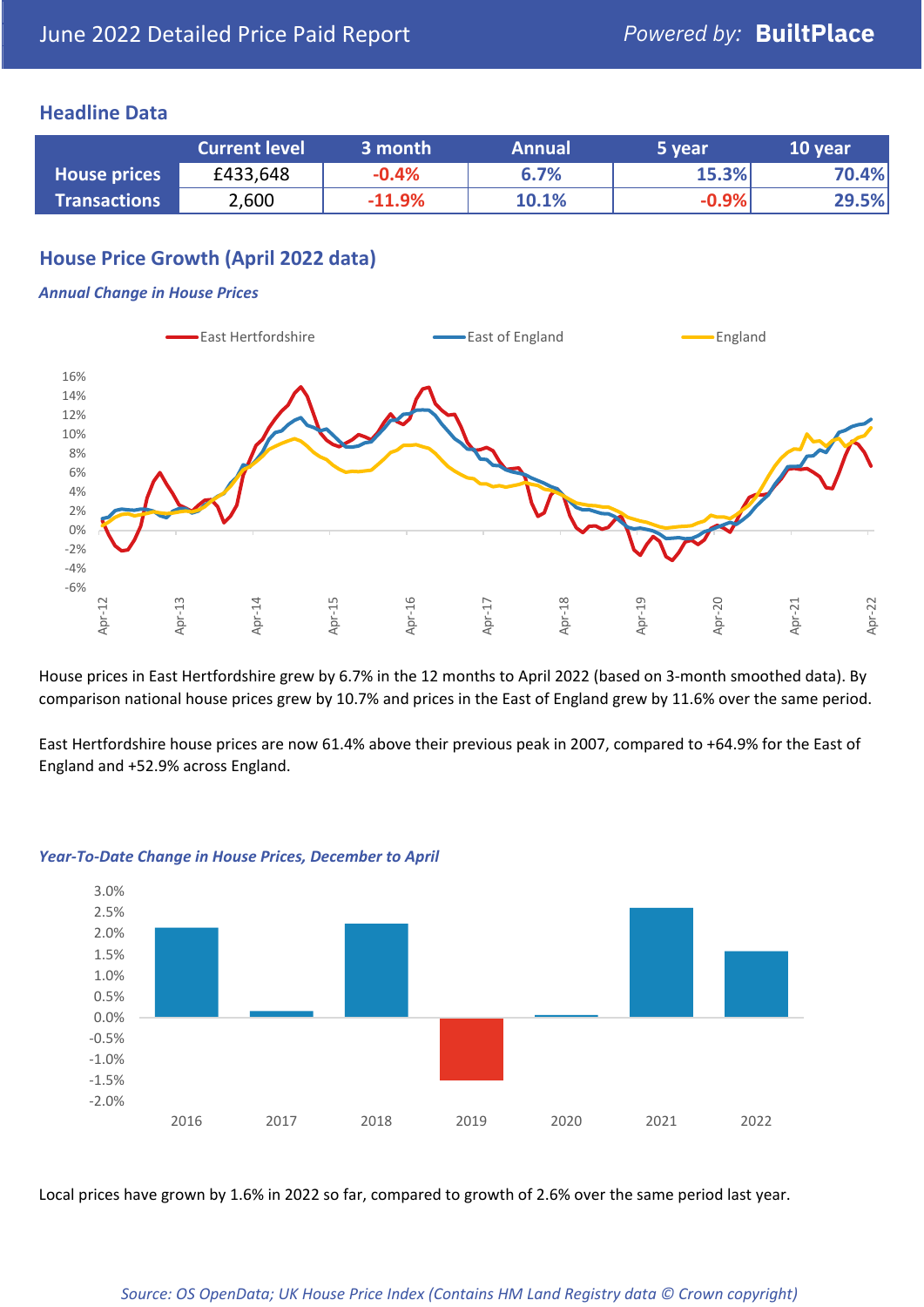# **House Price Map**

## *12 months to April 2022*



*Each point is one postcode, coloured by the average value relative to all sales in this local authority (price bands are LA-specific quintiles).*

# **Map Key**

| Min      | <b>Max</b> |              |
|----------|------------|--------------|
| Up to    | £279,000   | 1st quintile |
| £279,000 | £367,000   | 2nd quintile |
| £367,000 | £454,000   | 3rd quintile |
| £454,000 | £616,000   | 4th quintile |
| £616,000 | and over   | 5th quintile |
|          |            |              |

*Source: OS OpenData; UK House Price Index (Contains HM Land Registry data © Crown copyright)*

0% Up to £279,000 *1st quintile / lowest 20%*

5th quintile / highest 20%

2nd quintile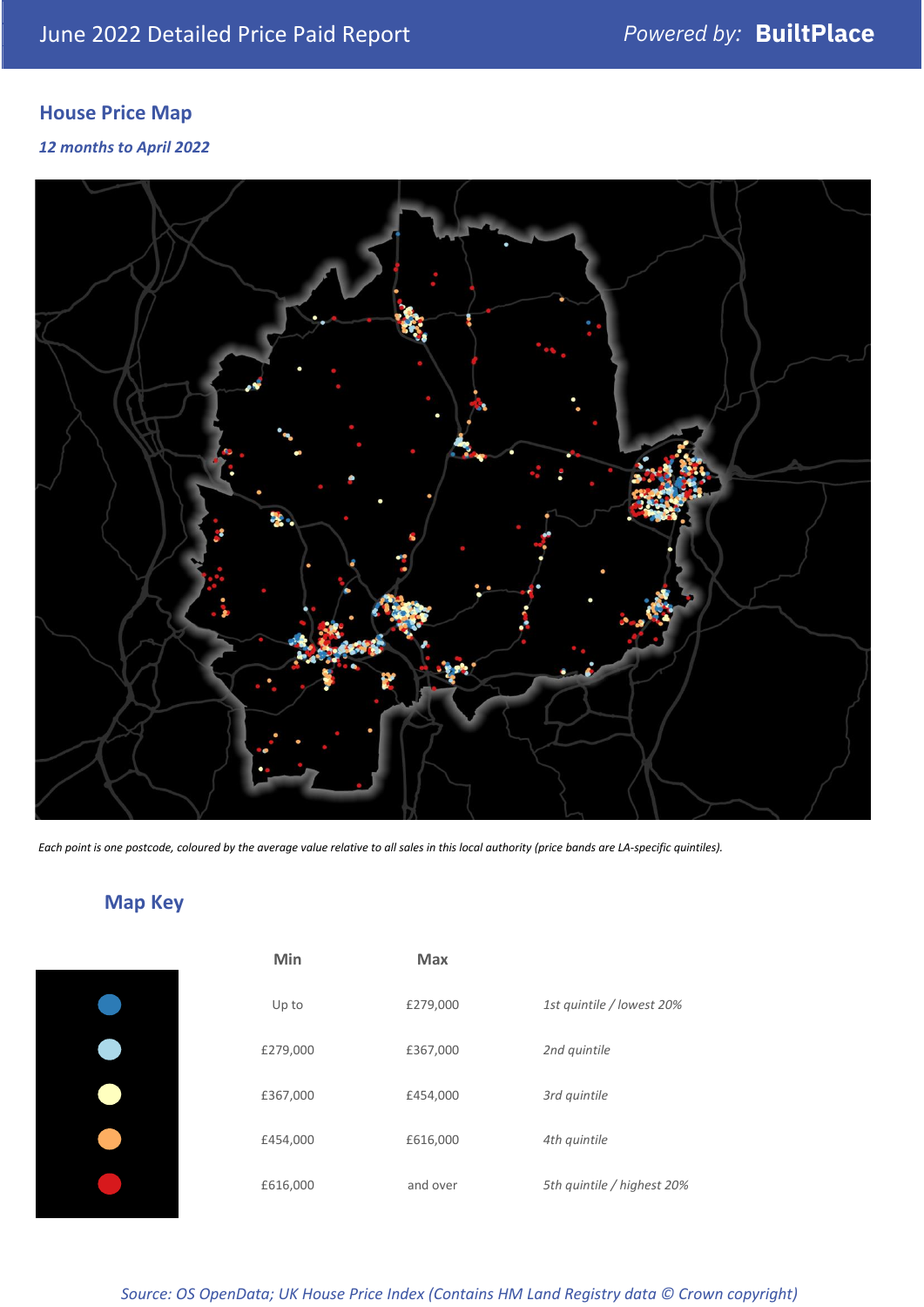# **Average House Price by Property Type**

## *12 months to April 2022*



|                 | <b>New</b> | <b>Second hand</b> |  |  |
|-----------------|------------|--------------------|--|--|
| <b>Flat</b>     | £425,000   | £265,127           |  |  |
| <b>Terraced</b> | £365,000   | £410,305           |  |  |
| Semi-detached   | £382,500   | £498,363           |  |  |
| <b>Detached</b> | £534,998   | £828,995           |  |  |

## **House Price Distribution by Year**

*All properties, by price band and calendar year (2020 = year to date)*

|                    | 1997 | 2002 | 2007 | 2012 | 2017 | 2019 | 2020 |
|--------------------|------|------|------|------|------|------|------|
| <b>Under £100k</b> | 62%  | 10%  | 1%   | 1%   | 0%   | 0%   | 0%   |
| £100-200k          | 32%  | 53%  | 28%  | 24%  | 6%   | 4%   | 4%   |
| E200-300k          | 4%   | 23%  | 39%  | 37%  | 20%  | 18%  | 19%  |
| £300-400k          | 1%   | 7%   | 15%  | 19%  | 30%  | 25%  | 24%  |
| £400-500k          | 0%   | 3%   | 8%   | 8%   | 18%  | 20%  | 22%  |
| <b>£500k-1m</b>    | 0%   | 3%   | 8%   | 9%   | 24%  | 28%  | 26%  |
| £1-2m              | 0%   | 0%   | 1%   | 1%   | 3%   | 4%   | 5%   |
| <b>Over £2m</b>    | 0%   | 0%   | 0%   | 0%   | 0%   | 1%   | 0%   |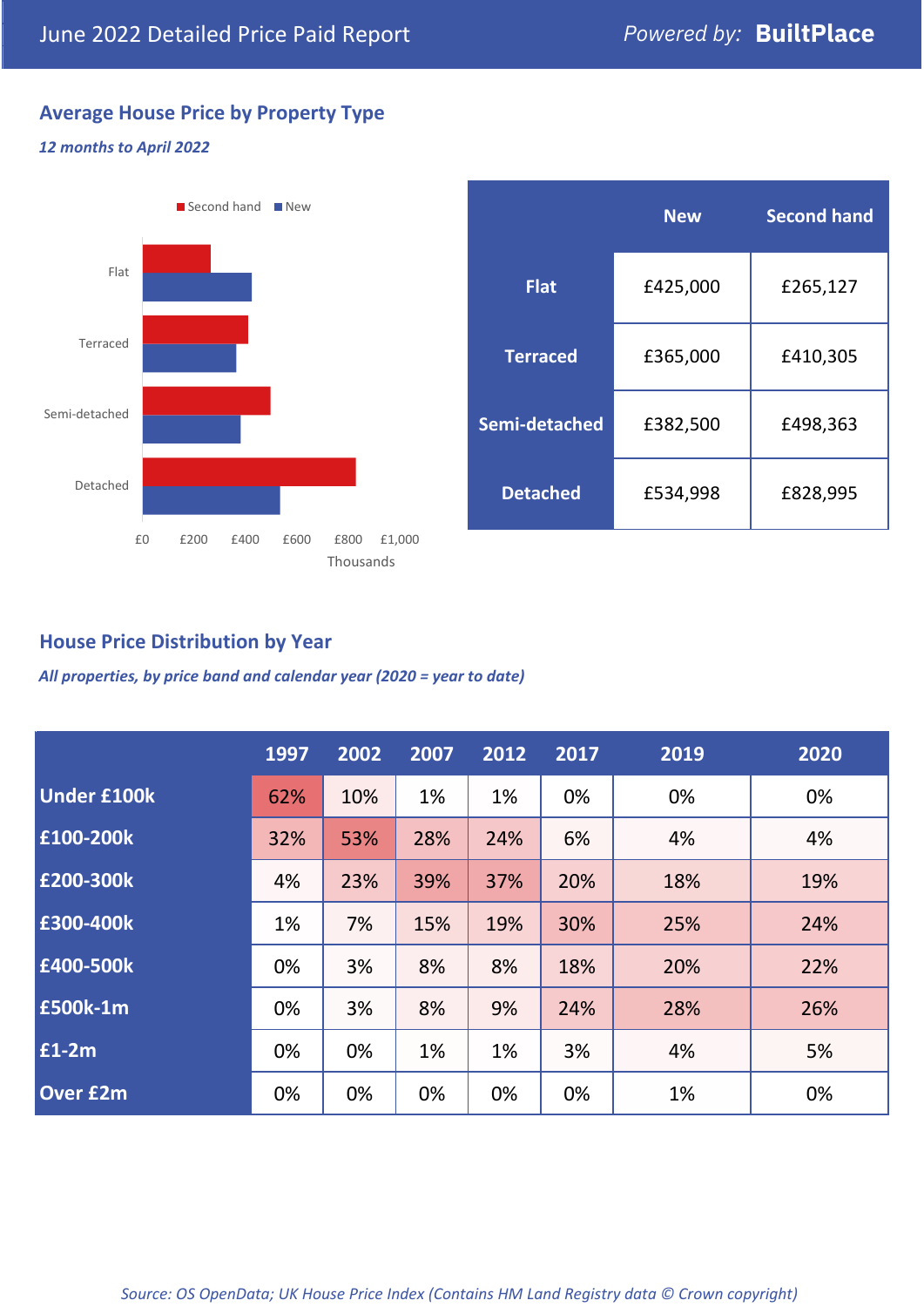## **Transactions (February 2022 data)**

*Annual Transactions, Indexed (2001-05 average = 100)*



There were 2,600 transactions in East Hertfordshire during the 12 months to February 2022. This is 75% of the average from 2001-05 and suggests activity is below pre-downturn levels.

Transactions in East Hertfordshire have fallen by 11.6% since 2014, compared to changes of -11.5% for East of England and -7.7% for England.



#### *Cash and New Build Sales as % of Total, by Year*

*Note: The data on this page EXCLUDES transactions identified as transfers under a power of sale/repossessions, buy-to-lets (where they can be identified by a mortgage), and transfers to non-private individuals - i.e. it comprises only Land Registry 'A' data.*